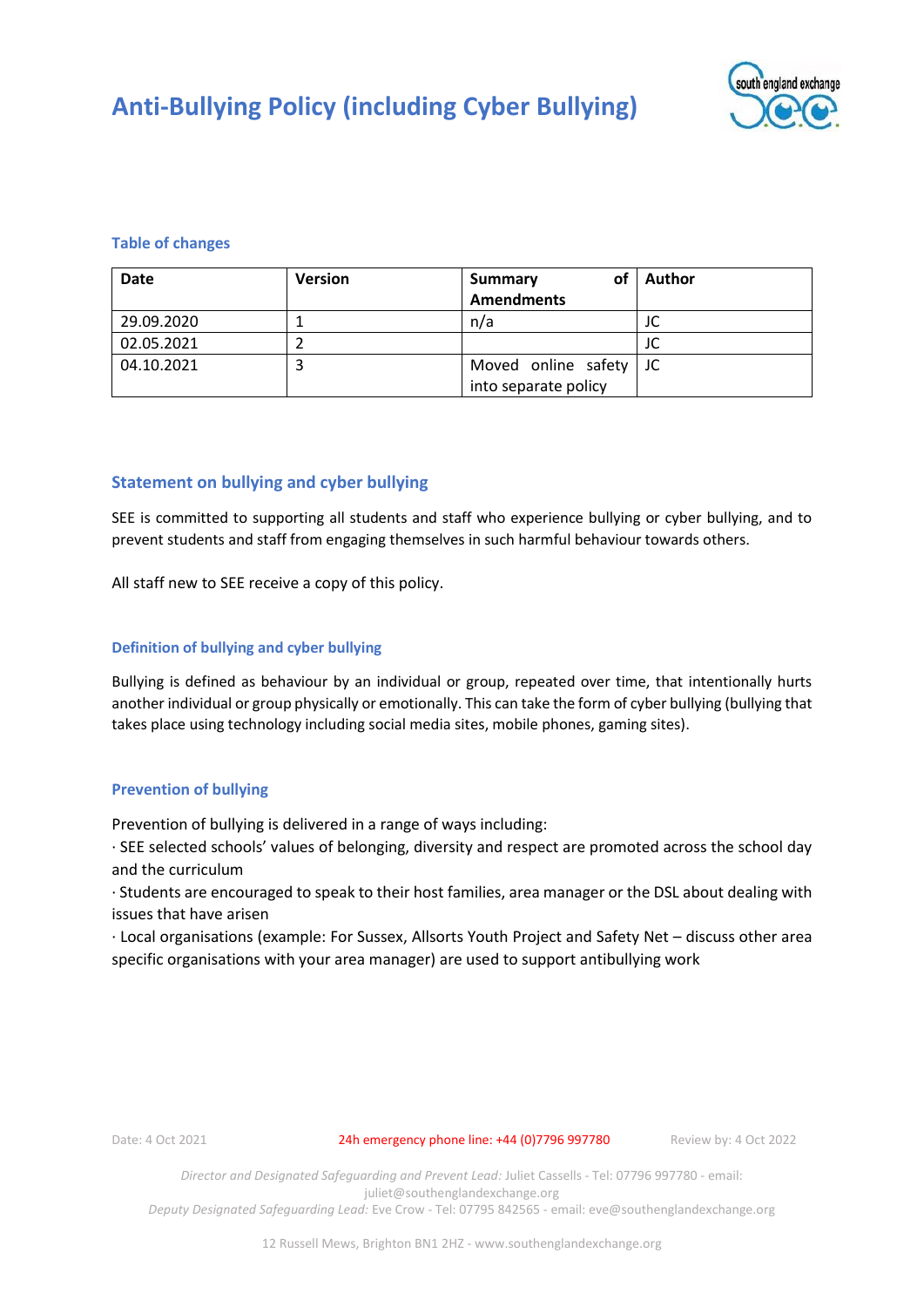

## **Response to bullying**

When a student of any age approaches a member of staff regarding a form of bullying they will always be listened to and supported. For initial bullying a student can approach any member staff they have confidence in who will listen to the student and help them to reflect on a situation and find ways forward for themselves, either by themselves or with the support of other students and staff. With the guidance of the adult the views of the students involved are given high priority when deciding the restorative-led outcomes. A review of the situation will take place and there should be a regular check that there continues to be a positive outcome.

For bullying incidents that are long term or have failed to respond to a previous approach, other approaches may be used if the target feels confident to use this method. If the bullying is taking place in school, SEE will contact the school's safeguarding lead and discuss the situation and possible solutions. Any strategy will have to be supported by both SEE and the school. Similarly, if the bullying takes place in a different kind of closed setting such as a sports club, SEE will contact their responsible adult and discuss co-operation.

A preferred method would be as follows: The target and the person displaying bullying behaviour come together in a supervised situation with a mediator, usually the Designated Safeguarding Lead (DSL). Both target and the person displaying bullying behaviour say how they feel and why. The mediator paraphrases for both of them and then each proposes solutions for improving the relationship. They agree the solution together and the mediator ensures they are both happy with the decision. The target and the person displaying bullying behaviour reconvene with the mediator at an agreed later date to report on how successful they have been. Additional meetings can be arranged to confirm the successful outcomes. Both parties feel secure and unthreatened in sorting out their problem with a member of staff present. The process supports those students who are in conflict but lack the skills to deal with it.

### **Students: what to do when you witness bullying**

All students have a role to play to intervene to support their peers (if it is safe to do so) and to report bullying:

- ∙ Alert an adult in school / the club / the setting / the host family to any concerns
- ∙ Talk to your friends about the situation
- ∙ Above all always tell someone. Adults will usually need to intervene to stop bullying

∙ All of us have a responsibility to avoid encouraging or inciting bullying and to not stand by and let someone else be harmed.

#### **Students: what to do if you are bullied (including online)**

Date: 4 Oct 2021 24h emergency phone line: +44 (0)7796 997780 Review by: 4 Oct 2022

*Director and Designated Safeguarding and Prevent Lead:* Juliet Cassells - Tel: 07796 997780 - email: juliet@southenglandexchange.org

*Deputy Designated Safeguarding Lead:* Eve Crow - Tel: 07795 842565 - email: eve@southenglandexchange.org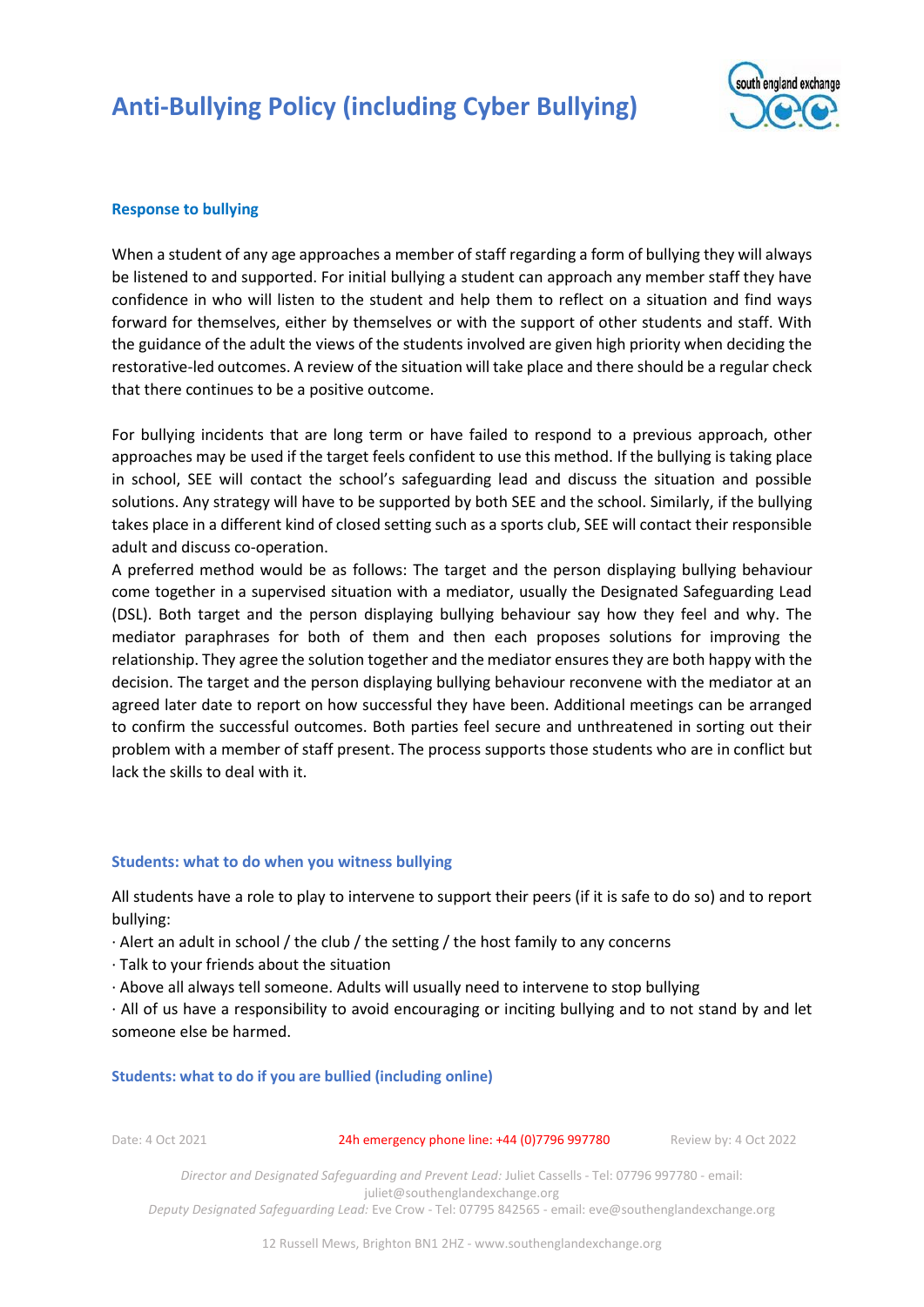

Bullying is intentional tormenting in physical, verbal, or psychological ways. This can happen at school or through social media. It can take the form of physical or sexual assault, verbal taunting, spreading rumours, excluding someone from activities, sending inappropriate messages. If this is happening to you, don't feel embarrassed or ashamed. This is happening to many other teenagers, too – you are not alone, and it is not your fault in any way that someone is picking on you. Bullies always have problems of their own and try to feel better by making others miserable.

The best thing to do is to tell an adult. This can be a host parent, your area manager or someone at school. Together, you can work out a strategy.

Do not try to fight back. This will only escalate the situation.

Where the bullying is happening at school or in town, avoid the bully and stick with friendly people. Offer to do the same for your friends should they find themselves to be in need of support. Walk tall and hold your head high. This body language sends a signal that you are not vulnerable.

Find out if your school has an anti-bullying initiative you could join.

If you experience bullying online, block the bully from contacting you. If you don't know who is bullying you, save the evidence and report the incidents to the content provider (Instagram, WhatsApp etc). Contact details can be found on their website, or you can ask an adult to help you. Do not pass on hurtful messages. If the bullying activity constitutes a crime, report it to the police. It will be best to talk to an adult first to help assess the seriousness of the situation.

## **Host parents: what to do in cases of bullying**

- ∙ Listen and talk to your child about the situation and discuss and agree next steps
- ∙ Contact your child's tutor if you are worried or concerned
- ∙ Monitor social networks/computer use
- ∙ Reinforce the value of good behaviour

All staff and families should understand that risk taking is part of growing up. People take risks online that they wouldn't take in person because they might not understand the implications, have fewer inhibitions and feel unmonitored. Teenagers frequently have little understanding of their own vulnerability or digital footprint. Any discovery or disclosure must be treated calmly and with respect. Reactions should be measured: Expressions of shock or anger, accusations of ignorance, interrogation or emotional outbursts are to be avoided. A student over 16 can choose not to give consent for information to be shared unless a crime has been committed or others are in danger. If it is not clear if that is the case, the recipient of a disclosure should not promise secrecy. If asked, tell the student the Designated Safeguarding Lead will be informed and will know what to do. Please also refer to SEE's Safeguarding Policy.

Adults ought to listen calmly and with sympathy to the student's account of bullying. They must avoid blaming the student – anyone can be targeted by bullies. Reassure your teenager that telling you was the right thing to do. Adults should not be tempted to take charge immediately as this will reinforce the student's feeling of powerlessness. Ask the student how you can help,

Date: 4 Oct 2021 24h emergency phone line: +44 (0)7796 997780 Review by: 4 Oct 2022

*Director and Designated Safeguarding and Prevent Lead:* Juliet Cassells - Tel: 07796 997780 - email: juliet@southenglandexchange.org *Deputy Designated Safeguarding Lead:* Eve Crow - Tel: 07795 842565 - email: eve@southenglandexchange.org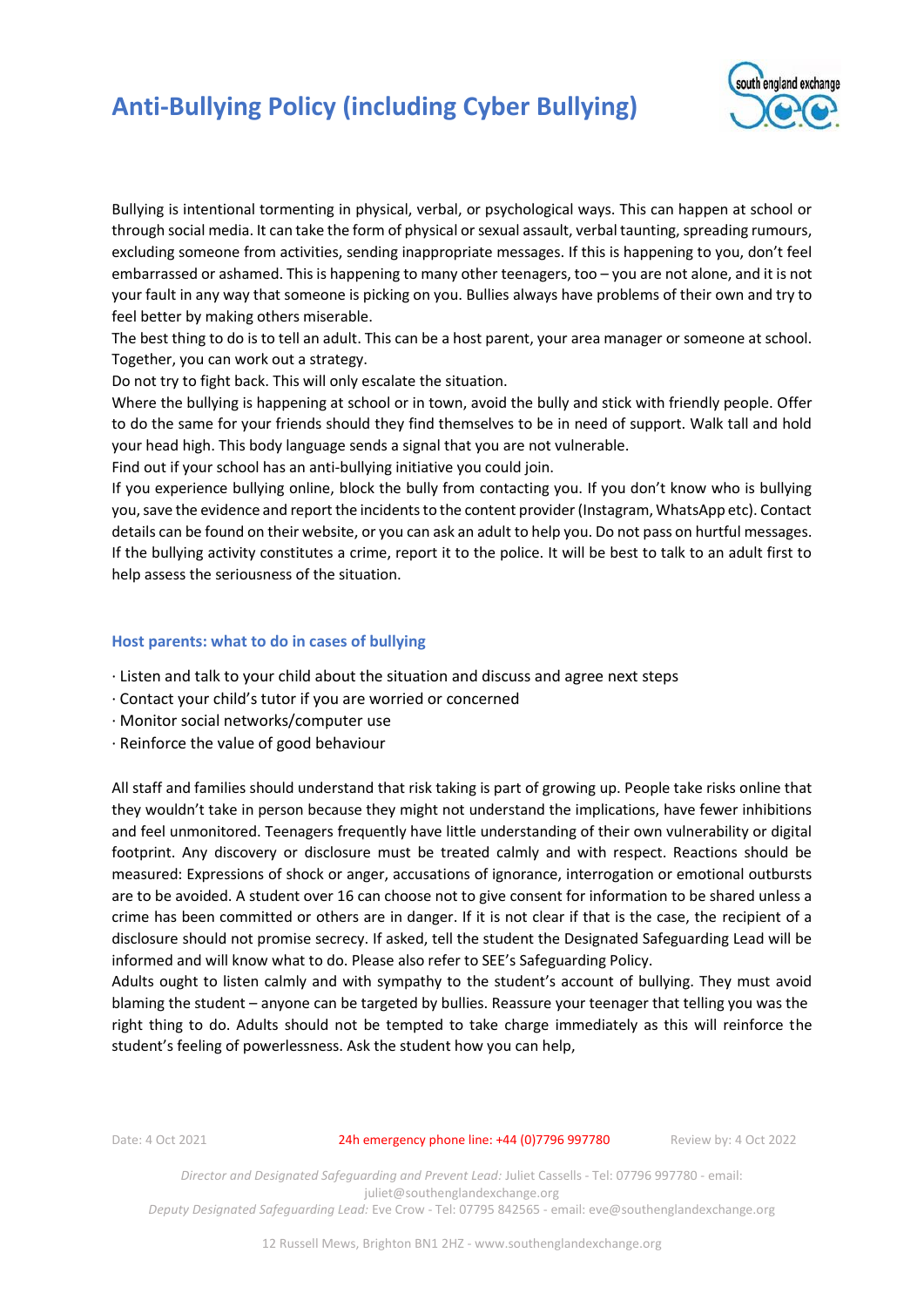

and find a solution together, taking into account the advice given to students in the following paragraph. You can always ask your area manager or the Designated Safeguarding Leads Juliet and Eve (contact details at the bottom of this page) for advice and help. If the situation is such that you are concerned about the student's mental or physical wellbeing, or that third parties (school, parents of the bully, natural parents) need to be involved, please contact South England Exchange immediately.

Additional information can be found here:

<https://www.nspcc.org.uk/keeping-children-safe/online-safety/> <https://www.net-aware.org.uk/> (focussing on cyber-bullying)

## **SEE Staff: what to do if confronted with bullying**

∙ Take seriously any report of bullying

∙ Record it in the unusual incidents from on Zoho and report it to the student's tutor / the DSL

∙ Challenge the behaviour and ideas of the person doing the bullying and help them to understand that what they said or did was hurtful and not in line with the school's values, ethos or policies

∙ Consider the intentions of the perpetrator before applying sanctions and consider carefully cases where the perpetrator was retaliating following ongoing bullying

∙ Let other students that have witnessed the incident know that the behaviour was unacceptable and that it is being dealt with

∙ Keep the target of bullying and their host parents informed about progress and any actions taken and a review date

∙ Record in the unusual incidents database whether the incident has been resolved and whether the target and their host parents / natural parents (if informed) are satisfied with the outcome

∙ Identify clear times to 'check in' with those involved (and including host parents) to ensure issues have been resolved

Where bullying behaviour is denied and evidence is hard to find those involved will be closely observed and monitored. The student saying they are being bullied will be asked to record and report any incidents which cause them concern.

### **Sanctions**

Sanctions will be used where appropriate and to send a clear message about the seriousness of the behaviour. These might include:

- ∙ Official warnings to cease offending or sanctions could be applied
- ∙ Involvement of the Neighbourhood Schools Officer (the Police)
- ∙ Parents and carers of those involved will be informed of any action taken
- ∙ Exclusion from trips (if perpetrator is a SEE student)

Date: 4 Oct 2021 24h emergency phone line: +44 (0)7796 997780 Review by: 4 Oct 2022

*Director and Designated Safeguarding and Prevent Lead:* Juliet Cassells - Tel: 07796 997780 - email: juliet@southenglandexchange.org *Deputy Designated Safeguarding Lead:* Eve Crow - Tel: 07795 842565 - email: eve@southenglandexchange.org